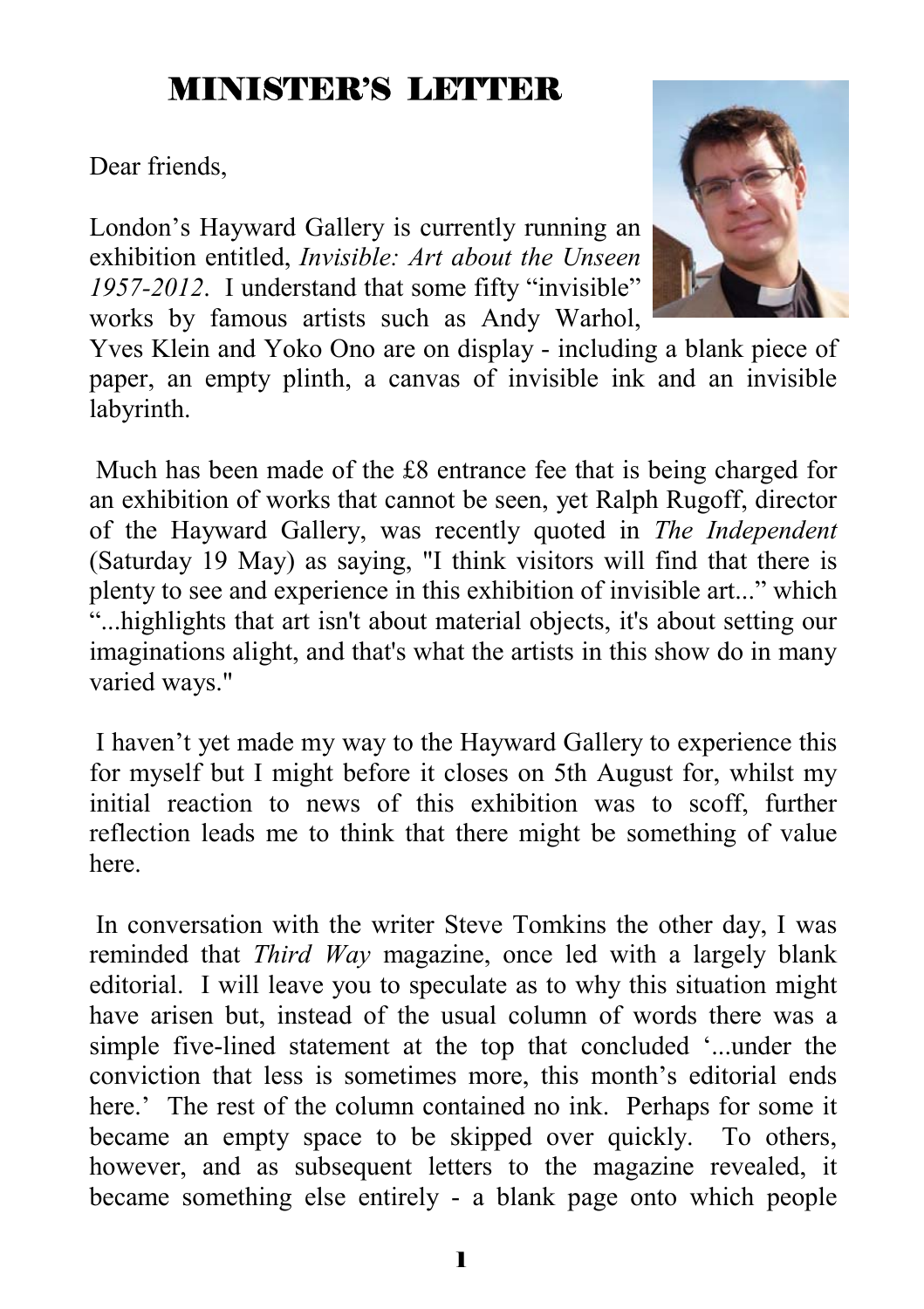could write their own thoughts, a blank canvas that set people's imaginations alight.

 As we move into the summer months - a time when groups and organisations cease to meet and the usual round of church meetings is mercifully put on hold for a while - it can feel at times as if the church has closed down, that there's very little happening and all but nothing to see.

 I invite you to see this time not as an empty space to be skipped over quickly but rather as a God-given gift to be treasured and cherished: a blank canvas to set your imagination alight.

With every blessing,

# *Paul*

———— < 0 > ————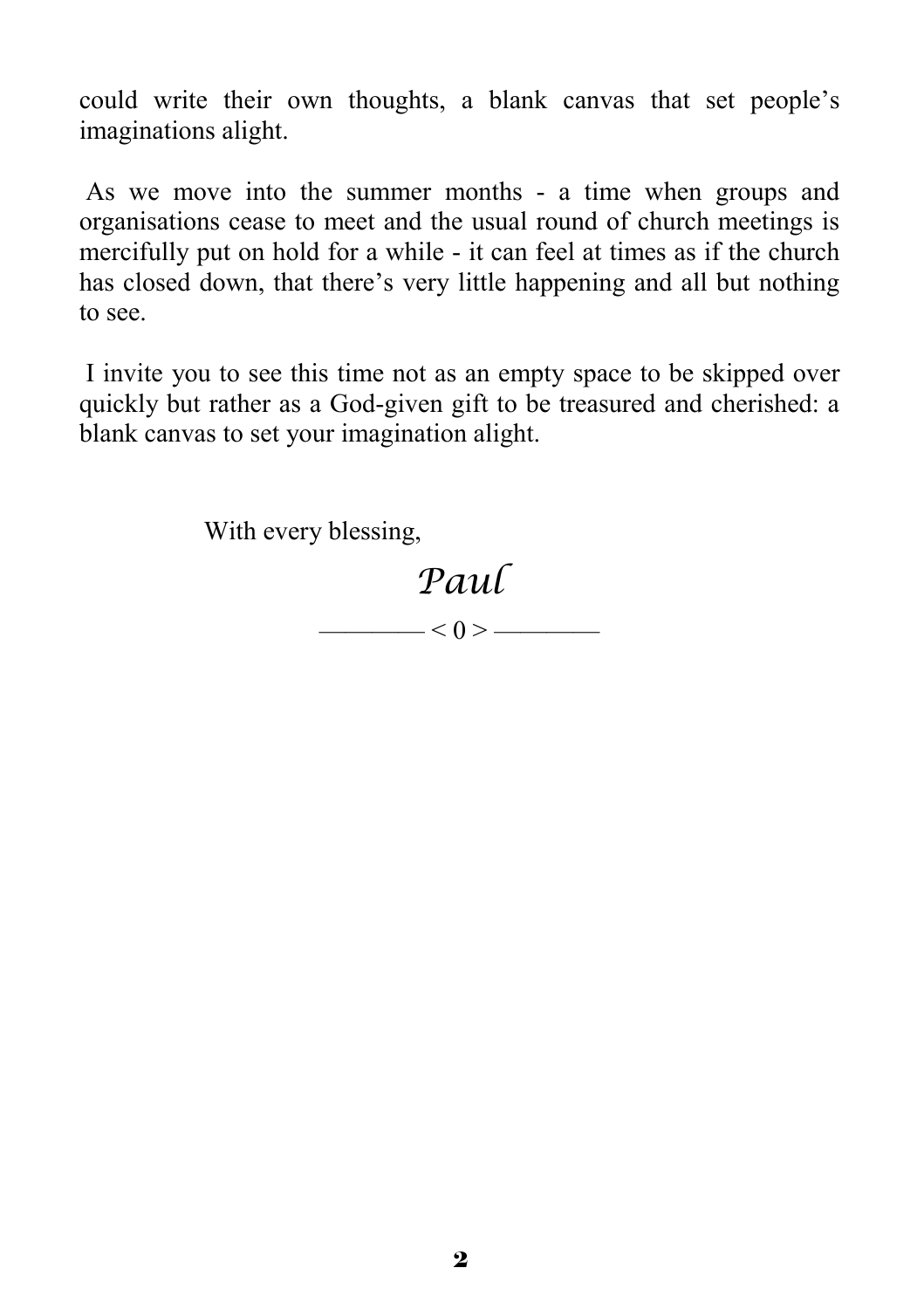

## PUSS IN BOOTS

If you would like a part in next year's panto, Puss in Boots, then come along to the read through and the auditions.

The panto will be performed during the February 2013 half-term.

**Panto read through**  Sunday, July 8, 4:00pm – 5:30pm **Panto Auditions**  Sunday, July 22, 2:30pm – 4:00pm

Please speak to Jack Pallister for more information.





——— $< 0 >$ ————



Come along to the MCW Rafiki Trust Olympic BBQ, on Saturday 14th July, at 116 Ardrossan Gardens, Worcester Park, KT4 7AY.

Proceedings start at 12 noon and run until 3.00 pm. There will be a cake sale, garden games and quizzes with an Olympic theme along with a fantastic BBQ.

Don't worry about the weather as if it is wet all will be held indoors.

 $< 0 >$  ———————

## CLIFF COLLEGE SPONSORSHIP

I am sure you will be delighted to hear that, thanks to the kind generosity of the church families within the Circuit, £5300 has been forwarded to Cliff College in sponsorship for Arigon's graduation. Sincere thanks to everyone.

*Margaret Adams*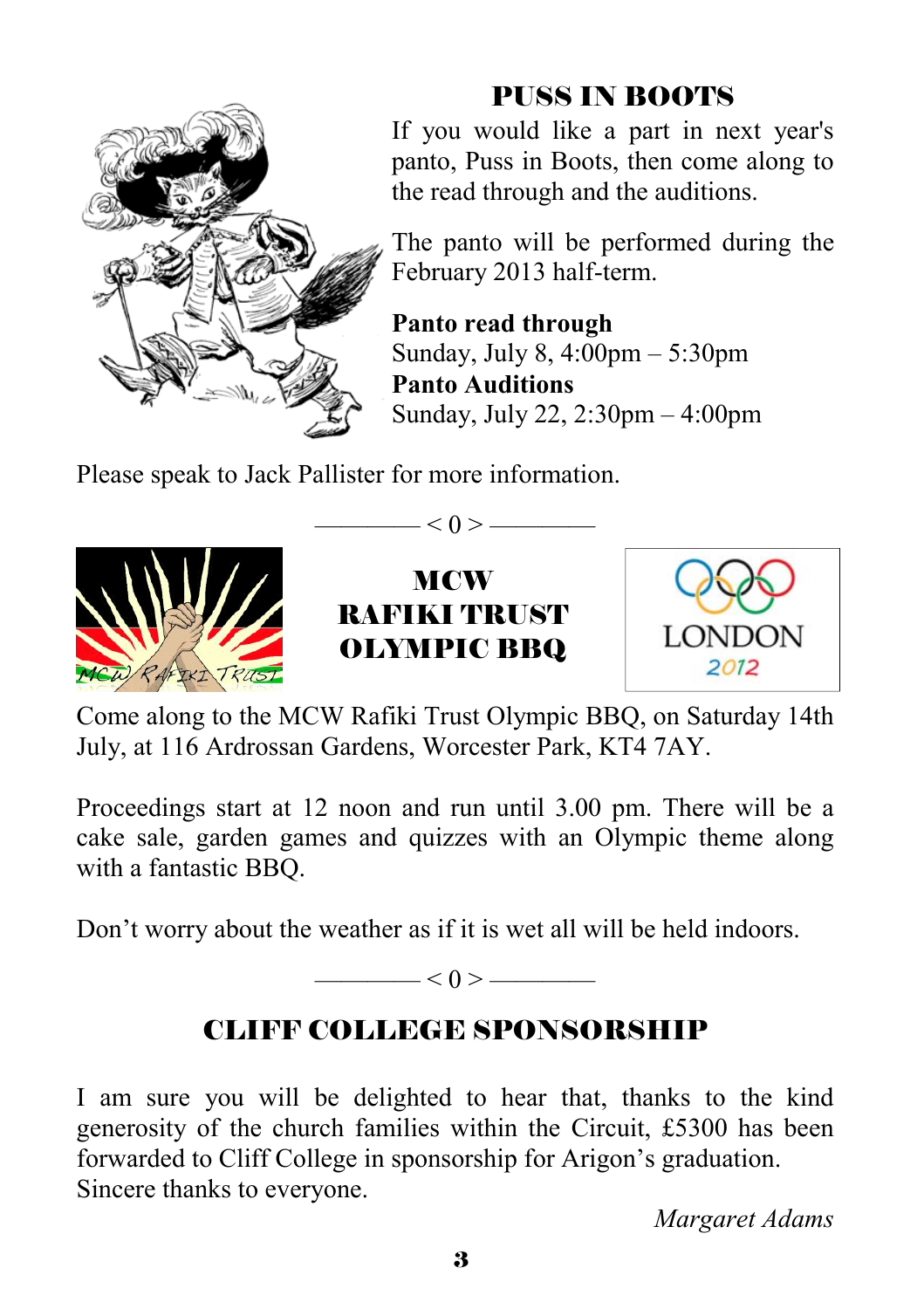

### A Day in the life of a Spring Harvester

 I can't believe that it is nearly 3 months since we returned from Butlins at Minehead where we had attended this years Spring Harvest gathering. As I write this snapshot of a day in the life of, I am reminded that I have only 5 days ago booked for a group of 12 to attend next years event in April, doesn't time fly!

 What do we do when we are at Spring Harvest, well that's easy; we have a holiday – I wish. No we all spend some time with like-minded people worshipping God and learning more about our wonderful God and His Church (This year's theme was Church Actually split into 5 sub themes).

The same theme is used by all ages from the youngest to the oldest so no matter what group you find yourself in, you will study the same sub theme for the day (all be it in different ways which is more appropriate to the age group).

 To write down all that I did let alone what everyone else did would take every page in this News Letter and the next 3 editions as well. So I have picked just 1 day from the excellent programme for the weeks.

 Day 4: Get up before the others in my bungalow, it's about 6.30am get myself washed and dressed then off to look for the Harvest News (Published each day – gives up to date information for that day).

Return to the accommodation units armed with the Harvest News, enough so that each bungalow occupied by members of our group can have several copies, and then the part I always enjoy knock on their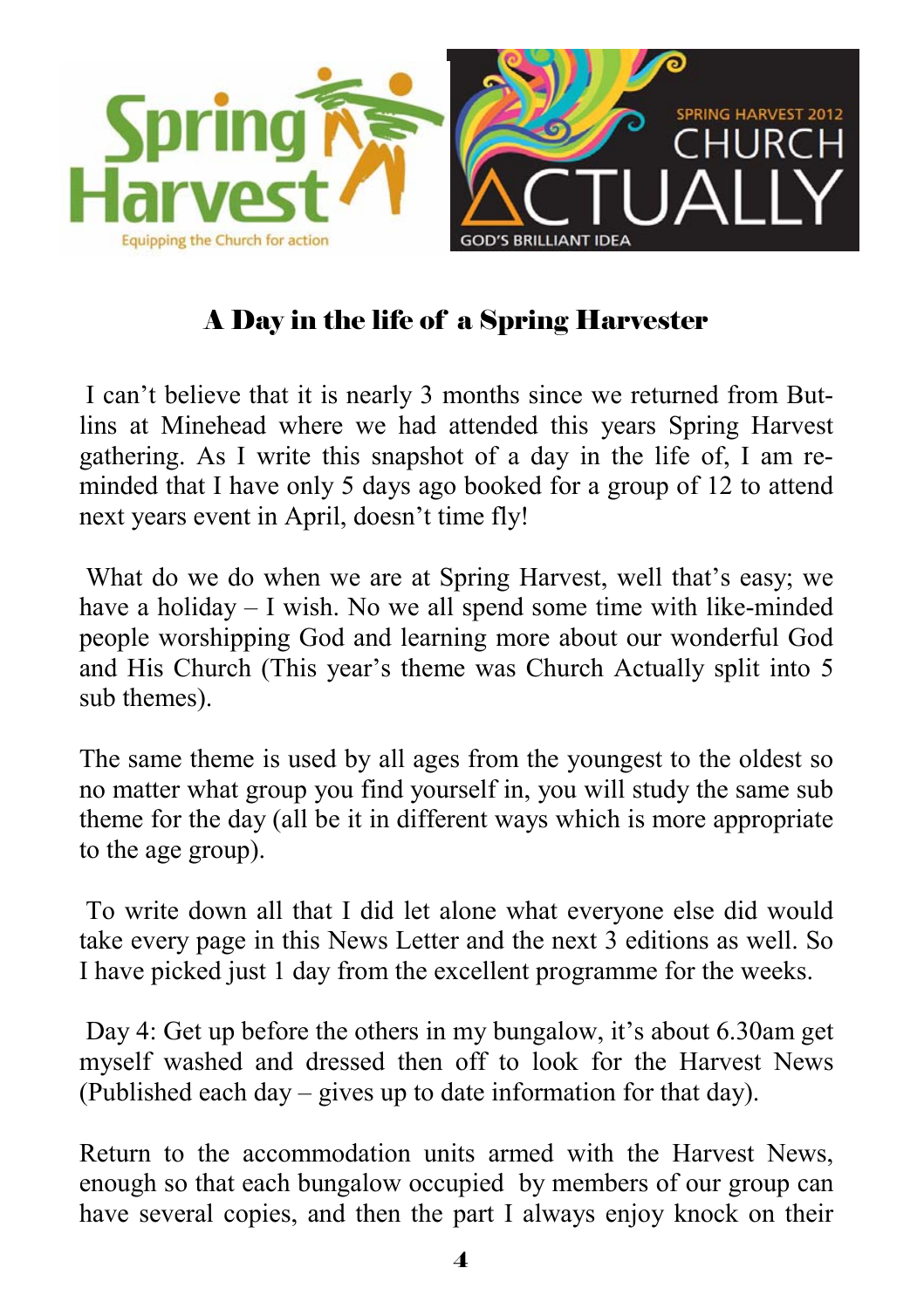doors to give them the Harvest News (but really to get someone out of bed).

 After breakfast Mike and I go to the Big Top (A very large tent holds 3000 people) for what is called the Big Start at 9am (it's a half hour of fun for all the family – which relates to the days sub theme today it's 'Our call – to touch the world with God's love'. the rest of the group (those who got up) can watched the Big Start on the TV.

After Big Start, Mike has gone to his first session while I stay in the Big Top ready for my first session which is Bible Study led by Andy Hickford and today it's John 13:1-36 which starts at 10am and finishes at 11.15am (if anyone said I would sit on a plastic seat in a tent for  $1\frac{1}{4}$ hours I would have said you must be joking) But here I am again and somehow Andy holds my attention for the whole time. 11.15am and it's a mad rush to find a coffee and get to my next session in ½ hour, at 11.45am. Everyone, that's about 8000 of us appear to have the same intention - find coffee and get a move on to get to next session. (the whole morning has different sessions in different venues throughout the Butlins site). Today I'm trying the Watch Zone taking place in the Skyline (that's the central part of Butlins – the main meeting point) this session is led by Simon Mall, who uses visual products such as film and video clips to help get the point over. Again this is a  $1/4$  hours and Simon is good and gets the theme over, but unfortunately due to the amount of light in the Skyline it's hard to see some of the film clips.

 Now I'm ready for lunch it's 1pm and my head is starting to spin with all that I have taken in this morning – but I wouldn't change a thing.

 Back to the bungalow where we all get stuck in and sort out our lunch (It's a bit of a free for all – but it works). The afternoon's programme is set out to Seminars covering different subjects – don't fancy any of them so will give them a miss and instead visit the exhibition area and bookshop in the Skyline. Then I think I will text the others to say that I'm opening a counselling session in the café bar if anyone would like to join me. (I know that the young people will not, as they will be either in the swimming pool or at the on-site funfair). Text the others at 3.15pm to see if anyone fancied a drink (of any kind) some of the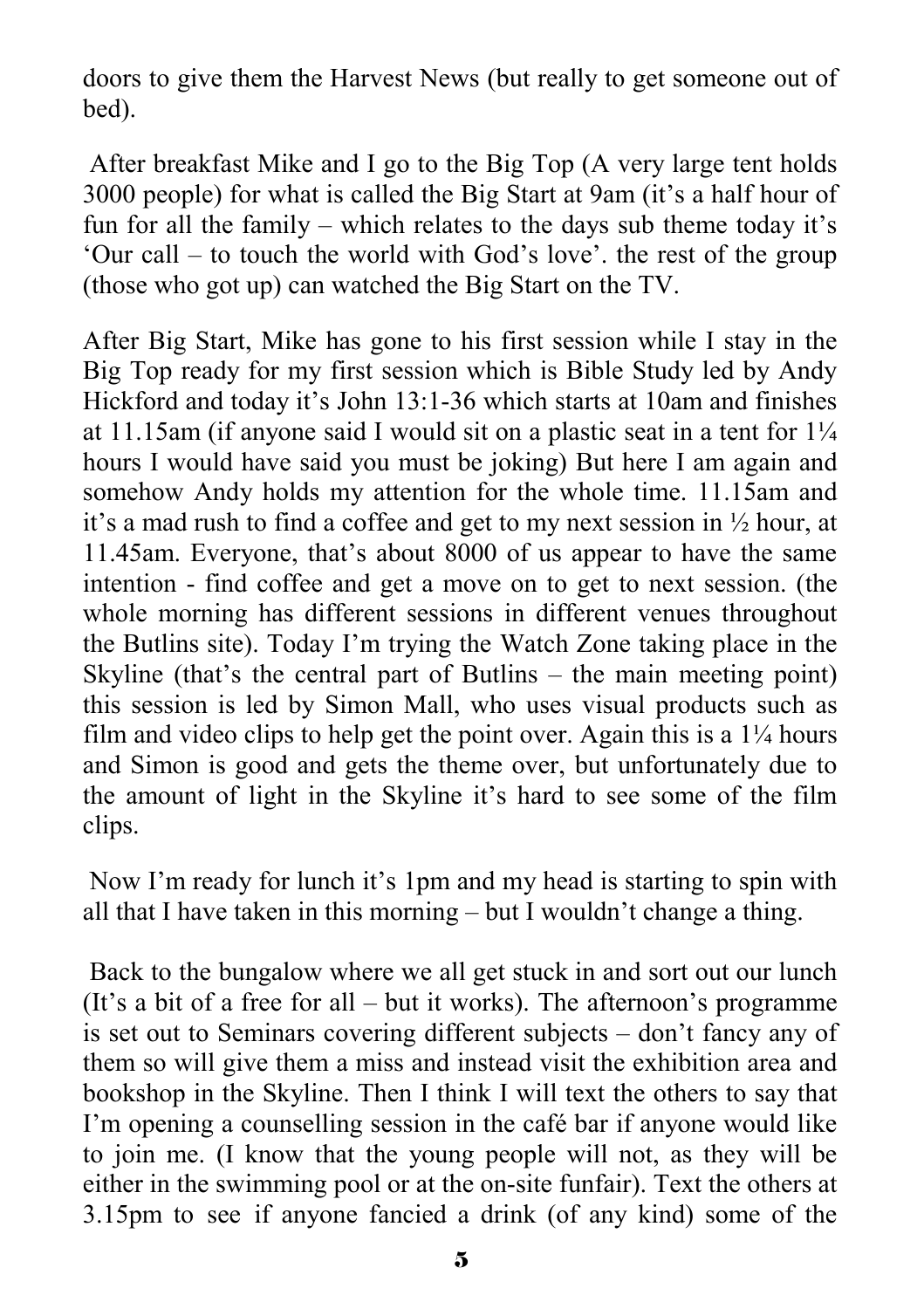others arrive and we sit and chat about what we have been doing, (I get a chance to find out what the other morning sessions are about). As for the counselling that's not strictly true – but we do have a time where everyone can chill out and relax in the middle of what would be otherwise a very busy day. I think it works well, we did it the last 2 days and it proved popular so think I will do it again tomorrow.

Back to the bungalow for dinner, tonight its Angela's turn to prepare and cook dinner. After dinner it's back to Skyline by 6.45pm for the alternative to the Big Top Worship. (It must be my age; but it's just too much these days – all the noise and the repetitive words of the songs – which are often sung over and over again and again).

This year in the Skyline they are trying a new type of alternative worship it's called Encounter Café and who better to lead this than Andy Frost [The late Rob Frost's son] and his wife Jo. It's great to be able to chat with Andy and Jo - I haven't seen them for ages and it's just a shame that we couldn't spend more time chatting but they have a job to do. This worship time is very relaxed where we are given quiz questions to get us warmed up and then the theme is brought to life in a way that really got to me and has helped me with all that I have heard and learnt today (in the morning sessions and what the others have said this afternoon).

It's 9pm and time to return to the bungalow, but before I go back I'll have another look around the bookshop. I could go to one of the After Hours treats (10.20pm to 11.45pm) tonight Jonathan Veira is on Centre Stage – he's good I have several of his CD's I know that Mike is going and several of the young people are going to see IDMC (don't know who or what they are) in the Crazy Horse.

Think I will give the after hours a miss tonight I have just seen some of the others and feel another counselling session coming on – yes that's what I will do – I will sit and chat; we all have a lot to offload.

Arrived back at the bungalow it's now 11.30pm and feeling that my bed is calling but what have I learn today about 'Our call – to touch the world with God's love'. I've been reminded that the Gospels offer us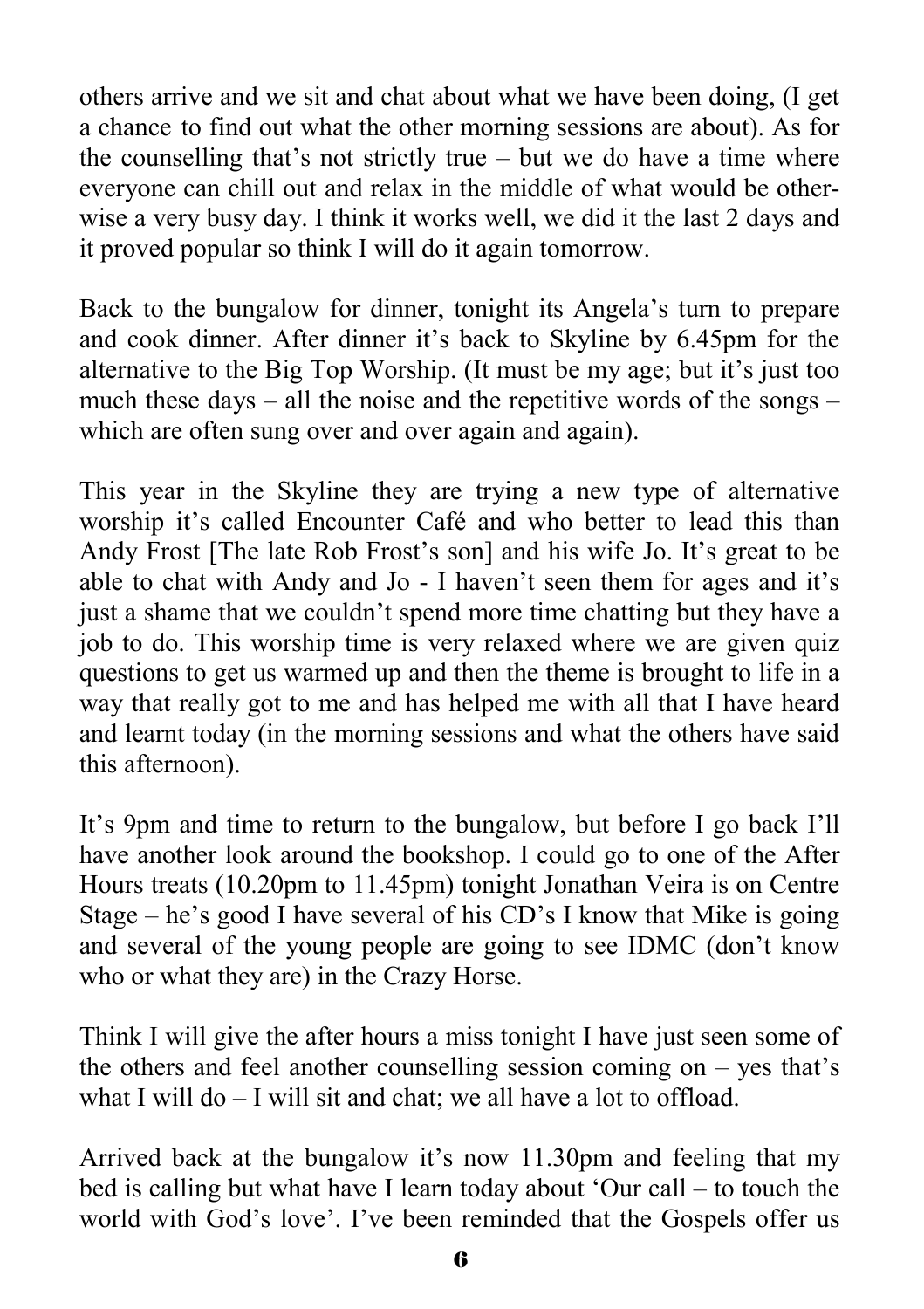parallel accounts of the life and ministry of Jesus. They take different angles and perspectives, sometimes on the same events, but they all portray one central fact with absolute certainty.

In three years of ministry Jesus touched those in need around Him. The feet of Jesus carried Him to those in need, and the hands of Jesus brought them help and healing. Love, for Jesus, is embodied in real human life and expressed in human touch.

The Church, called to be 'the Body of Christ' in the New Testament, is given the task of continuing this love: of being today the feet and hands of Jesus. That's what I have been reminded of: I too have feet and hands that I should use for God's work, so that His Church continues in His love and grace.

Well it's time for lights out it's just past midnight, very tired but I've had a great day and there's more tomorrow.

Well, if you are still with me after that abridged version (yes it is abridged) of a day in the life of a Spring Harvester then well done.

As I said this is only my thoughts and all the others have their memories; but this I know we all got something from our Spring Harvest experience.

 I finish knowing that next year's theme is 'The Source - encountering Jesus today' and I can't wait.



*Tony Loft* 

 *To find out more about Spring Harvest either speak to Tony or visit the official Spring Harvest webpage at www.springharvest.org*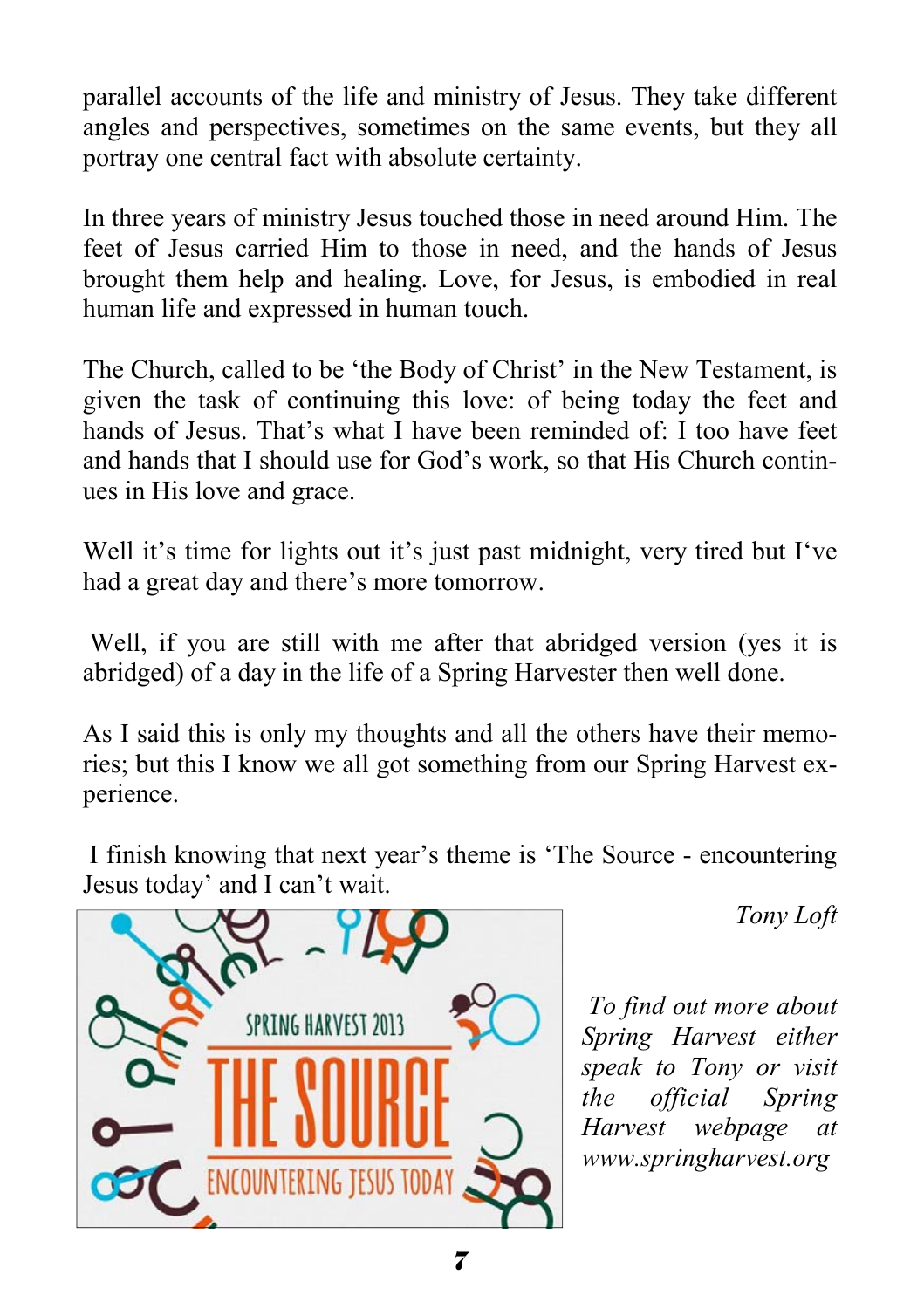### THAT'S THE SPIRIT!

Pentecost is a festival of the Christian Church occurring on the seventh Sunday after Easter, to celebrate the descent of the Holy Spirit on the disciples. On a fine summer's afternoon the  $27<sup>th</sup>$  May Churches May, Churches Together in Merton Park met in John Innes Park for a Service to celebrate this



important event in our Christian calendar.

R everent Graham Derriman from St James' Church opened with an introductory welcome and prayer followed by the opening song; *'All over the world the Spirit is moving'*. This was led by the choir members from





Martin Way and St John Fisher churches, who, before the service had already regaled those present with toe-tapping music to set the scene.

 The familiar Bible passage from Acts 2; a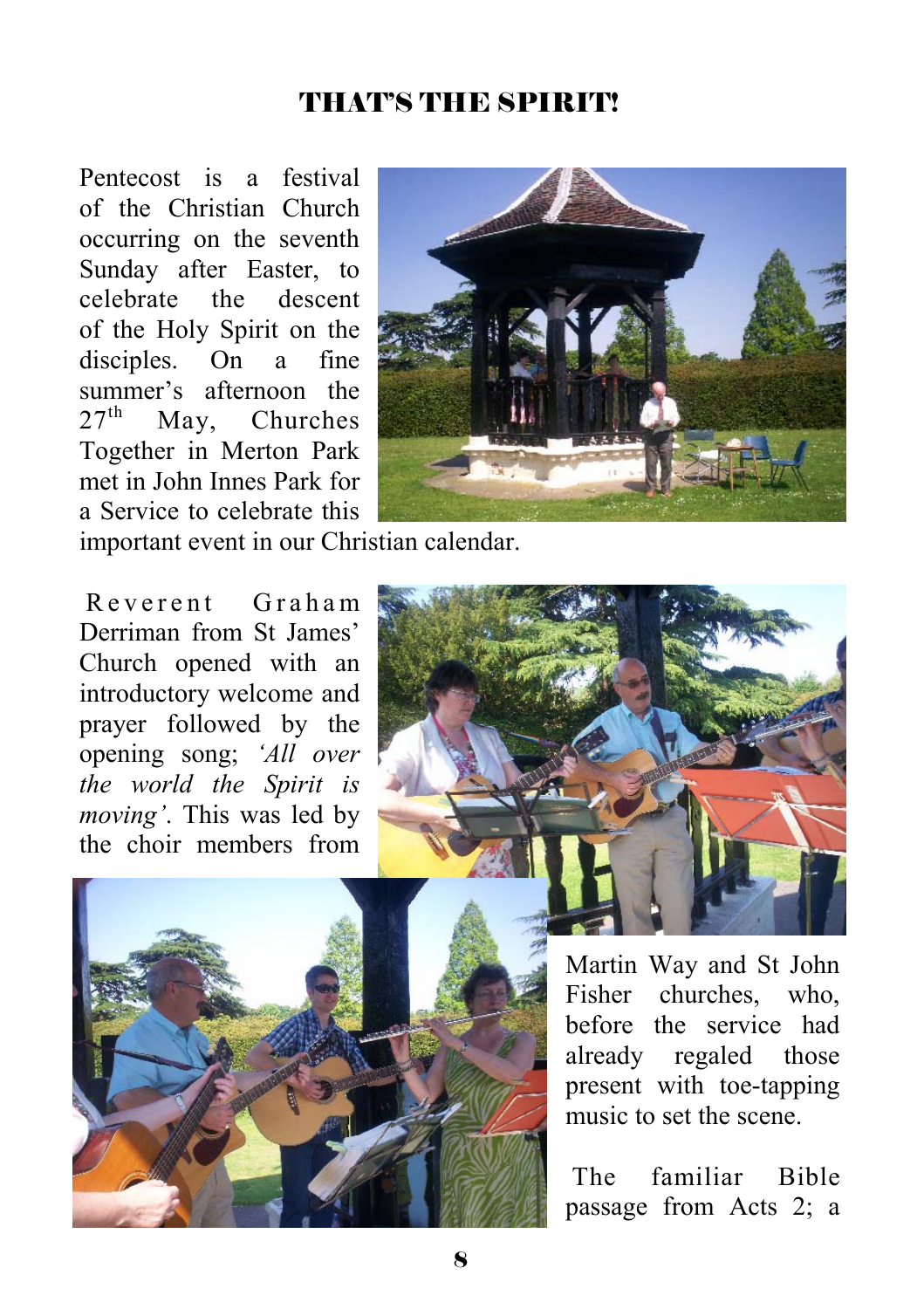fulfilment of John the Baptist's words about the Holy Spirit's baptising with fire, and of the prophet Joel's words about the outpouring of the Holy Spirit was ably and clearly read by Thomas Davis (St John Fisher). Gillian Thick (Merton Park Baptist Church) followed by a story telling of 'The Gift' by Hilary Faith Jones and Christine Davis (St John Fisher) prayed 'Spirit Unseen' by the same author:

*Spirit unseen burn strong within my soul! Spirit unseen let me breathe you deep within. Spirit unseen awaken me to realise that God is at the very heart of my existence, so that the ordinary happening is wondrously filled with God-light. The Truth is, I am loved. I am loved.* 



 After this, Charles Wesley's hymn '*O Thou who camest from above'* was the appropriate response in presenting lives as living sacrifices to God in humble prayer and fervent praise. As was Brenda Cannon's

powerful words from her personal story that followed. She gave evidence of the way God has been instrumental in her life as a person, in the past, in the present and will be in the future. Her changed life and enthusiasm for sharing her faith is further proof that the Holy Spirit



continues to work powerfully in her life. After this moving testimony the choir led in singing meditatively '*Breathe on me breath of God'*.

 Setting the scene further, Pete Boyd, Karen Smith and Jack Pallister from Martin Way Methodist Church enacted an imagined meeting between Simon Peter and two police officers in Jerusalem which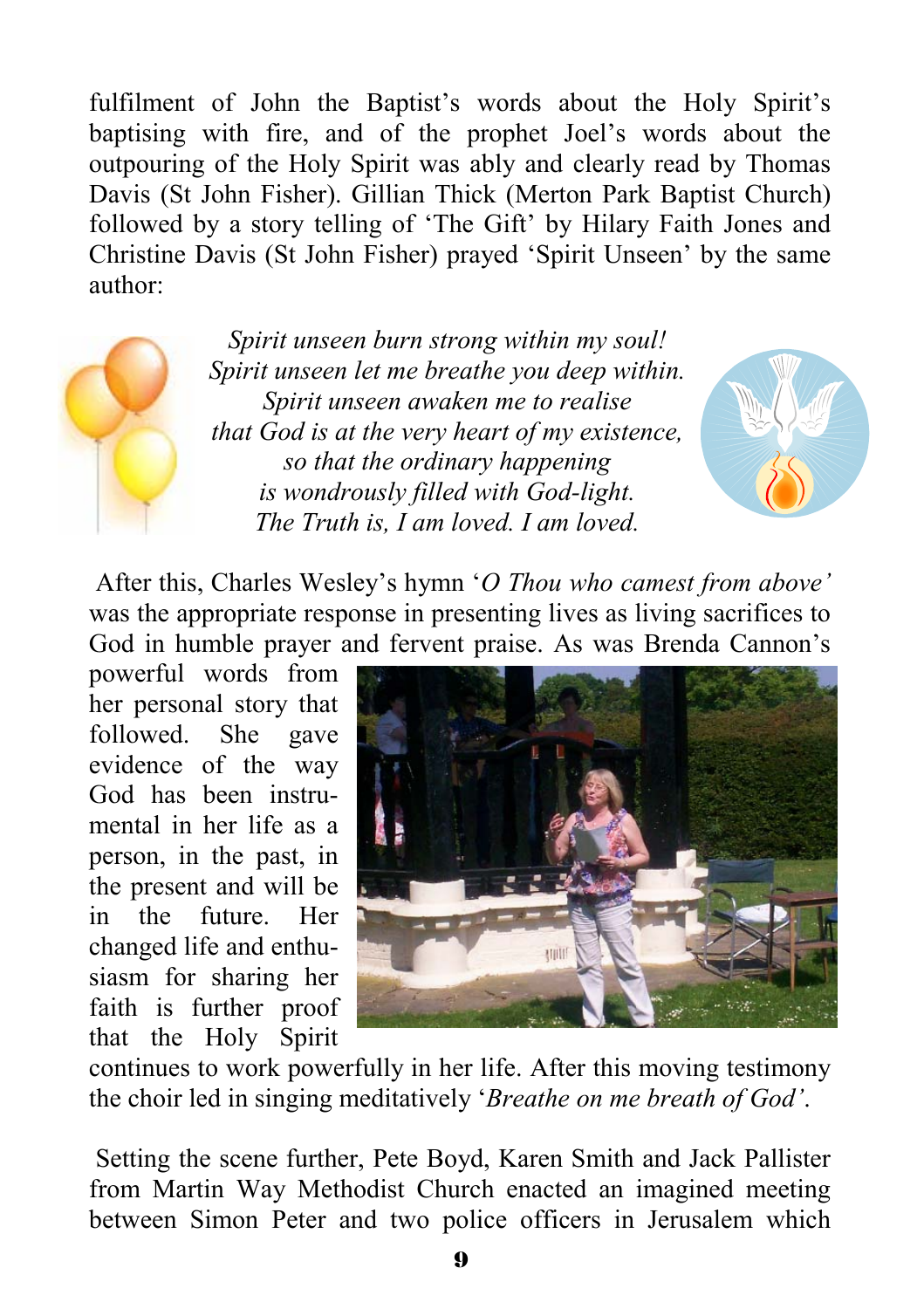

included Peter's speech. 'That's the Spirit' vividly recounted the events of the first Pentecost in a memorable and humorous way.

 Prayers for the Church's Mission were led by Barbara Moreland and Neville

Squires from St Mary's Church and had positioned themselves as to allow everyone to hear them and no one in the park was excluded. '*God's Spirit is in my heart'* was the closing hymn exhorting us, as was mentioned in the prayers, to 'go tell everyone the news that the kingdom of God has come'.

 The fire and the outpouring of the Spirit that came down at Pentecost were in the hearts of those who attended this joyous celebration. A big thank you to all who pray fully organised the service, those who took part and helped to make it a success, To God be the glory.

*Gwen Wildman* 

$$
\overbrace{\hspace{4.5cm}}<0>\overbrace{\hspace{4.5cm}}
$$

#### WEDDING BELLS

Heartiest Congratulations to our Newsletter Editor, Andrew Fox and his fiancée, Adriana Surowiec, on the happy occasion of their forthcoming Wedding in Warsaw, Poland, on 3rd August. We wish them God's Richest Blessings for their marriage and in all the years to come.



May they have a house full of sunshine, hearts full of cheer, and a love that grows deeper each day of the year.

*Mary and Derek Heaton*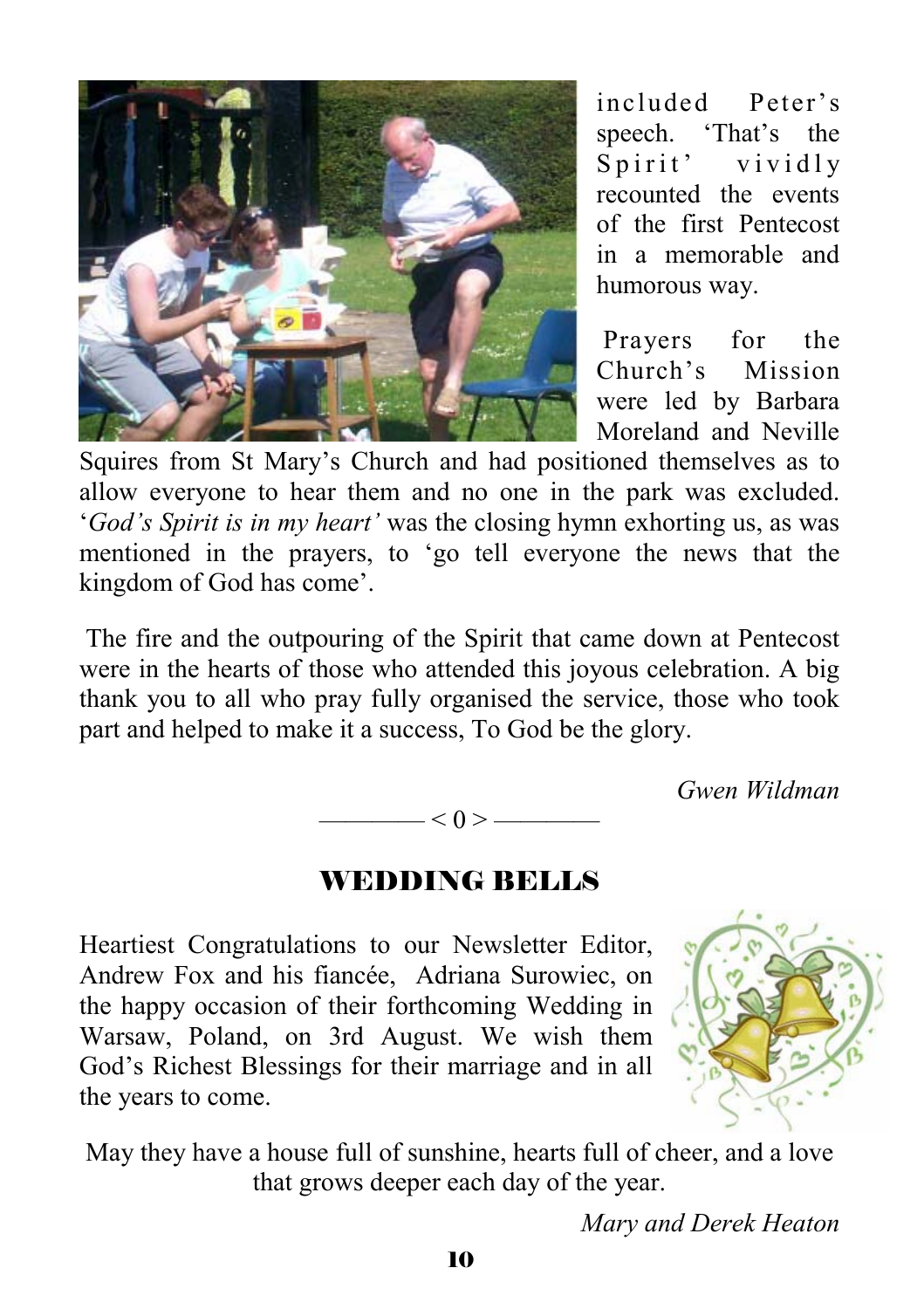# 11 *All of these books are available from re:fresh books & christian resources, 23 The Broadway, Tolworth, Surbiton KT6 7DJ*

### BOOK REVIEWS from RE:FRESH BOOKS

*Eric Liddell: Pure Gold* by Davin McCasland 224 pages, paperback, £9.99p

Pure Gold tells the larger story of Eric Liddell: his upbringing in China as the son of missionary parents, his deep love for his devoted wife Florence, his zealous and outspoken faith and his tragic death at a Japanese internment camp just months before the end of the Second World War. Includes 16 pages of photos and significant supplementary material.

#### *Decathlon*

80 pages A4 paperback, £11.99

Many young people love sport and it's a great way to open up the gospel with young people from outside a church community. Decathlon helps you do just that!

Using games derived from ten different sports, Decathlon takes young people through some of the essentials of the Christian faith, such as who God is, God's grace and the freedom offered by Jesus. Each session offers material to use in an assembly, a youth group setting or a longer holiday-time programme.

Young people explore different truths about God through sport, games, Bible engagement, discussion and more.

### *Gold - 100 Winning Thoughts* by Richard Daly Published by CWR £4.99p

This little booklet provides 100 simple thoughts and an associated Bible text for each to provide inspiration and encouragement in the race of life. It follows a sporting theme throughout - 'nurture your gift', 'learn from your mistakes', 'get up again' etc.

Ś



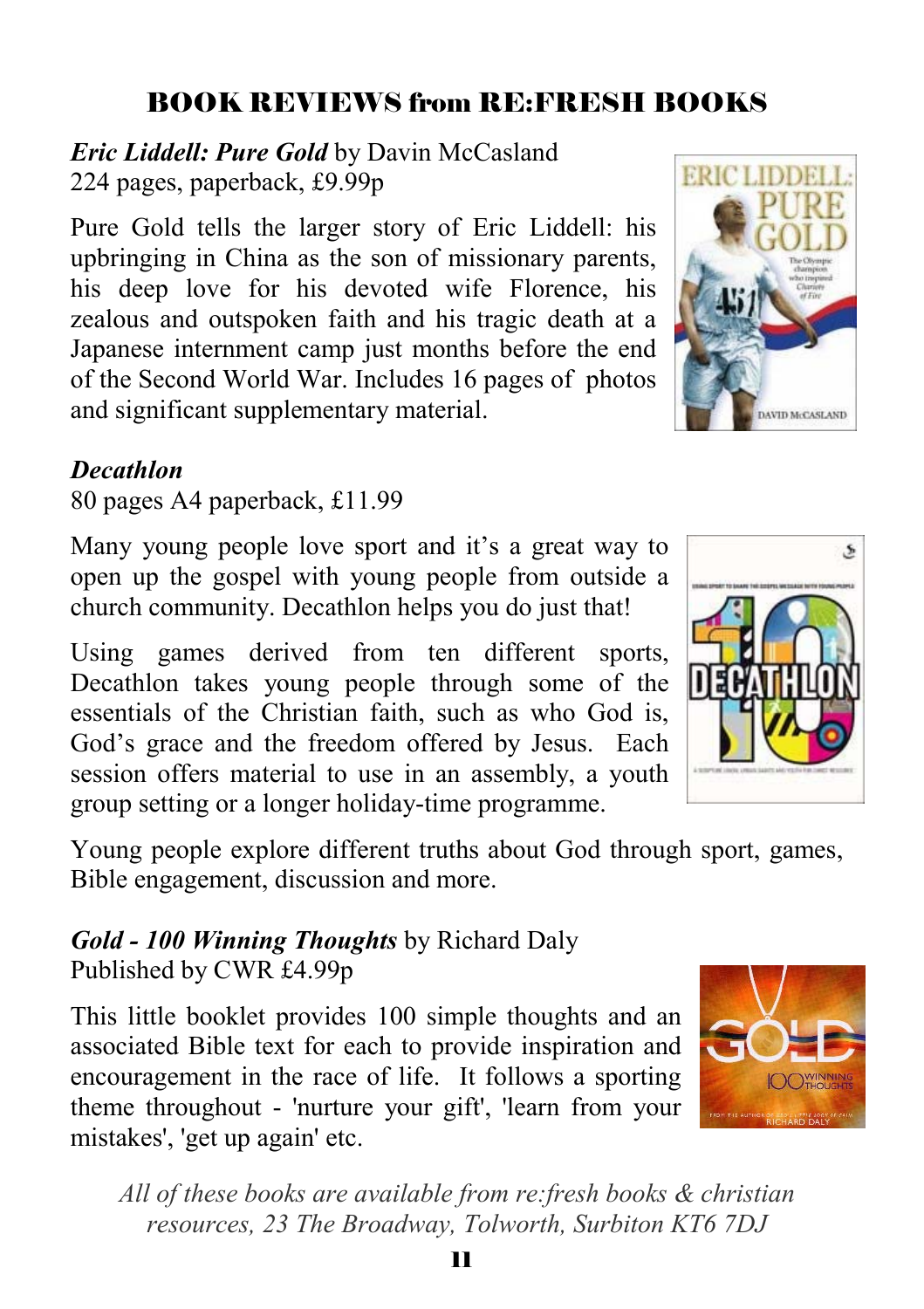

## **NIGERIA: 300 suicide bombers ready to attack churches**

After a triple suicide bomb offensive on churches, the Islamist sect Boko Haram is claiming to have around 300 suicide bombers ready to attack churches and plans to make June "the bloodiest month yet". CSW is launching 30 days of prayer for Nigeria in response to calls for prayer from Nigerian Christians.

Speaking to a Nigerian agency this week, a spokesman said this would be the bloodiest month yet, with the group planning multiple church attacks, a huge bombing in Abuja and assaults on government facilities. The group claims it has 300 suicide bombers ready to target churches in predominantly Christian southern Kaduna State and Plateau State. The sect also planed to attack or take over government buildings in Kano, Kaduna, Yobe and Gombe States, along with a major assault on the Federal Capital Territory at the end of June. The sect reportedly wants to prove that Nigerian security forces have not hampered its operations, and cannot match its deadly force.

#### **Please pray:**

• For all those who have lost loved ones, asking God to comfort and uphold them, sustaining them with His peace.

• For an end to the cycle of retaliatory violence, and that security forces would be able to calm situations using minimal force.

• Pray fervently for every attack planned against churches or government facilities to fail, and attackers to be apprehended.

• Ask God to move in power to expose Boko Haram's plans, members, funders and backers and bring an end to every aspect of the violence perpetrated by the group.

That regardless of their creed, Nigerians would unite against Boko Haram. For the urgent restoration of peace and true reconciliation between religious communities in Kaduna.

*To find out more about CSW visit their website at www.csw.org.uk/home*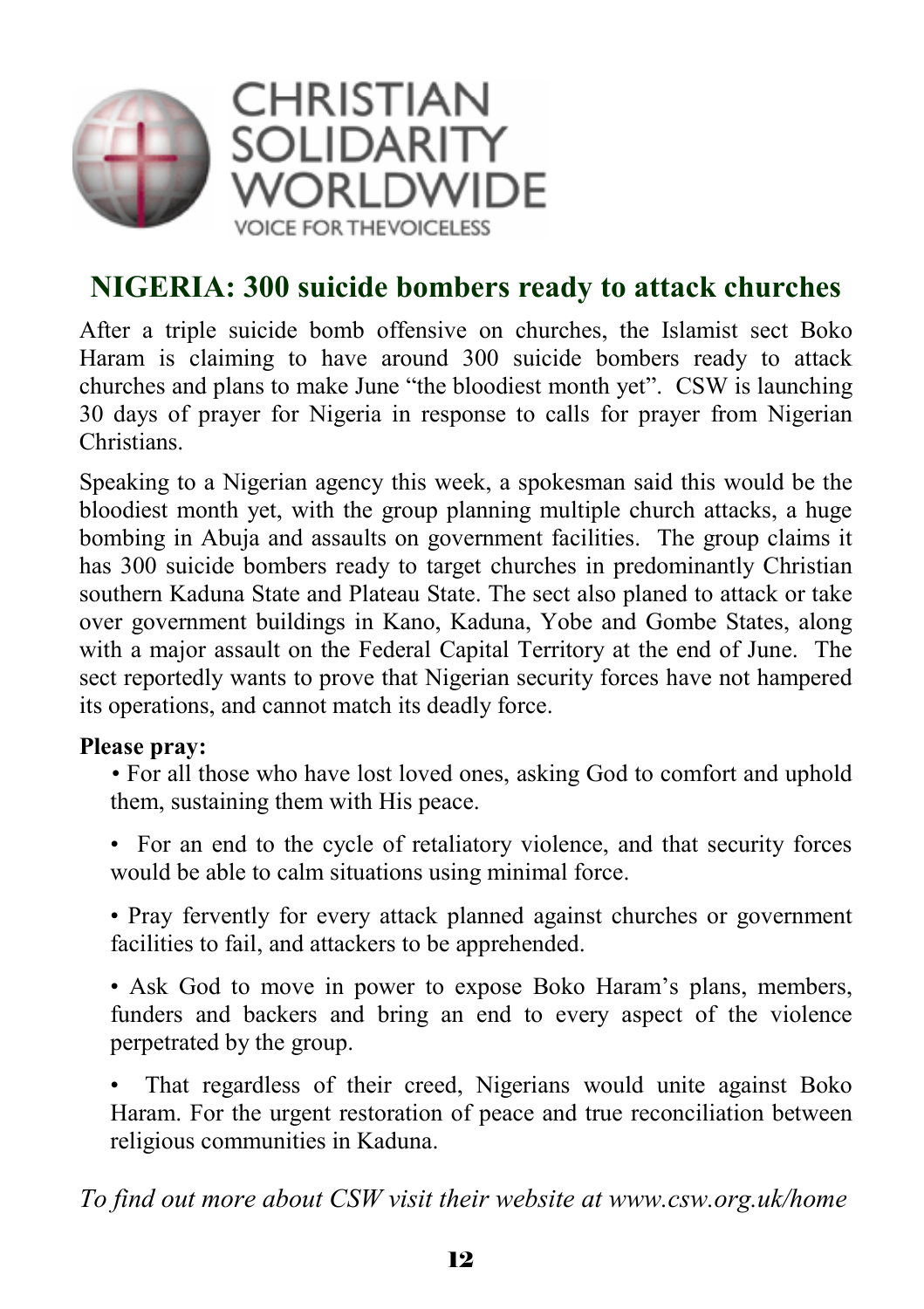#### Extreme Willingness

#### (A young girl's story from the Philippines)  *Taken from: Extreme devotion, the voice of the martyrs from the co-authors of Jesus freaks. Serious followers of Jesus pay a price, and extreme followers often pay the ultimate price. Each story is true.*

 "My dress," the young girl murmured, her words slurred through swollen lips. "Please give me my dress. I want to hold it."

 The Christians surrounding the girl's bed were sad. Because of her extensive internal injuries, doctors could do nothing for her. Weeks ago, the believers had bought her a white dress to celebrate her new life and pure heart in Christ Jesus.

 Her father had not been pleased with his daughter's decision to follow Christ. One night, in a drunken rage, he attacked his daughter, beating and kicking her. He left her lying in the muddy streets to die.

 When she did not show up for church, her Christian friends went looking for her. They found the girl unconscious, lying in a heap, her formerly snow white dress now covered in blood and mud. She was brought to a doctor, but her injuries were severe.

Now she was asking for her dress.

 "The dress is ruined," her friends told her. They tried to talk her out of it, thinking that seeing the ruined dress would break down the girl's spirit.

 With the simple faith of a ten-year-old, she whispered, "Please, I want to show the dress to Jesus. He was willing to bleed for me. I just want Jesus to know that I was willing to bleed for him."

 *God is not interested in our ability. We may be talented. Resourceful. Wealthy. Professional, popular and punctual. Offering our various abilities in God's service, however, is nothing like offering our availability. Our abilities are about ourselves—we can see ourselves doing this or that for God. In contrast, our availability is about God alone—we can only imagine how God will use us in his service. Being available to God means being willing to obey no matter what the cost. God wants our willingness to serve him regardless of our specific abilities. How do we become so willing? That, too, is God's gift. He gives us the "want to"—the will or desire to be available to him.*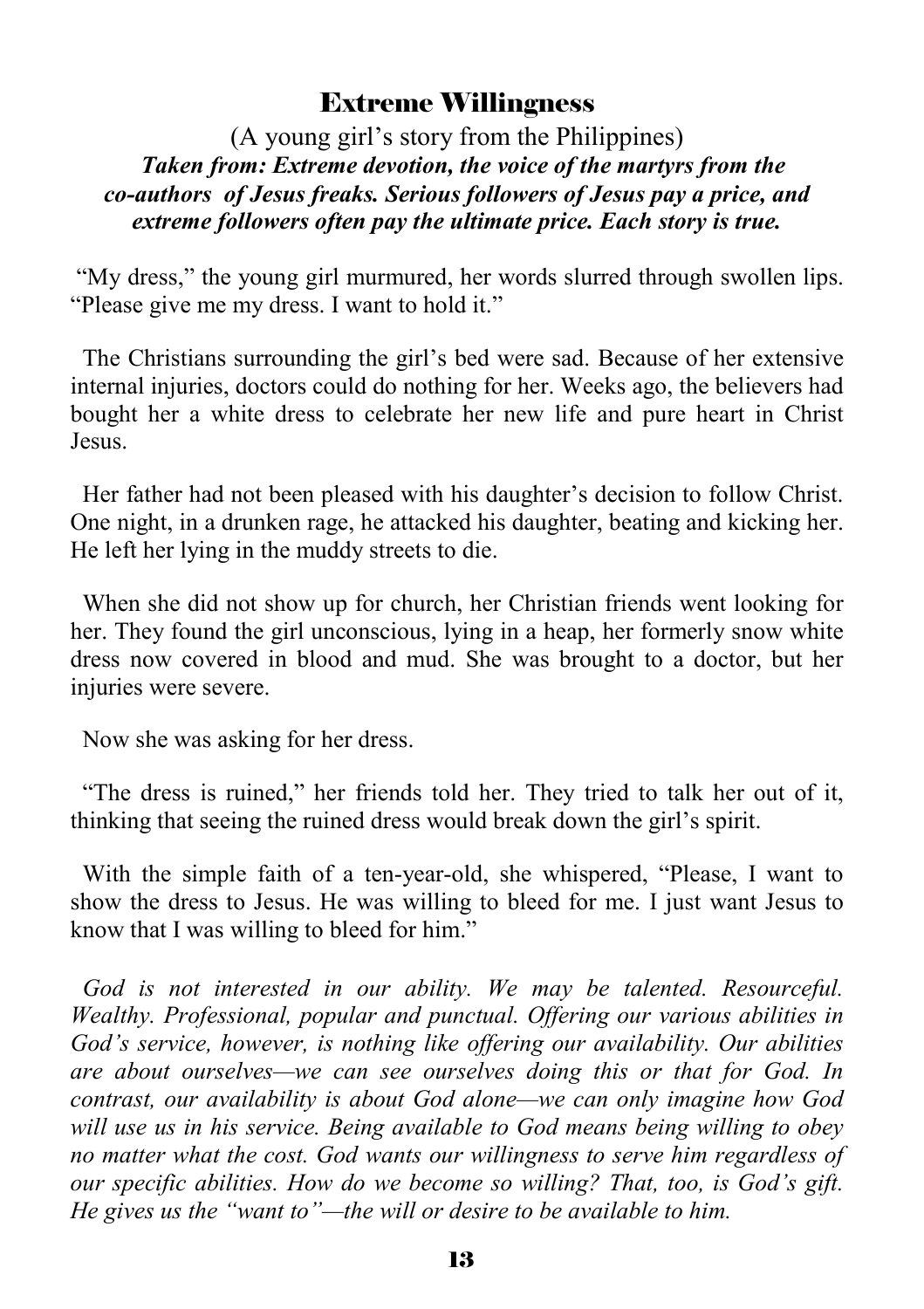

## **CHURCH** DIARY

| $\mathbf{1}$ | $10.30$ am         | All Age Worship led by                                                                                                                               |
|--------------|--------------------|------------------------------------------------------------------------------------------------------------------------------------------------------|
|              |                    | Caroline & Tim's House Group                                                                                                                         |
|              |                    | Coffee and Chat                                                                                                                                      |
|              | $8.00 \text{ pm}$  | Time for Prayer                                                                                                                                      |
|              | $12.30 \text{ pm}$ | Luncheon Club                                                                                                                                        |
|              | $10.30$ am         | Communion Service led by Rev Paul Timmis                                                                                                             |
|              | $4.00 - 5.30$ pm   | Panto Meeting - First Read Through                                                                                                                   |
|              |                    | Coffee and Chat                                                                                                                                      |
|              | 8.00 pm            | Time for Prayer                                                                                                                                      |
| Sun $15$     | $10.30$ am         | Morning Service led by Rev Paul Timmis                                                                                                               |
|              |                    | Coffee and Chat                                                                                                                                      |
|              | $8.00 \text{ pm}$  | Time for Prayer                                                                                                                                      |
|              | $7.30 \text{ pm}$  | Men's Supper Club (with Midways) - Pizza evening<br>- Paul Burgoyne - Organ Recital (Mixed Music)                                                    |
|              | $10.30$ am         | Communion Service led by Rev Paul Timmis                                                                                                             |
|              | $2.30 - 4.00$ pm   | Panto Meeting - Auditions                                                                                                                            |
|              |                    | Coffee and Chat                                                                                                                                      |
|              | 8.00 pm            | Time for Prayer                                                                                                                                      |
|              | $10.30$ am         | Morning Service led by Tony Loft                                                                                                                     |
|              |                    | Coffee and Chat                                                                                                                                      |
|              | 8.00 pm            | Time for Prayer                                                                                                                                      |
|              |                    | $3\,10.30$ am-noon<br>Fri 6<br>Sun 8<br>Tue 10 10.30am-noon<br>17 10.30am-noon<br>Sun $22$<br>Tue 24 10.30am-noon<br>Sun $29$<br>Tue 31 10.30am-noon |

*Please refer to the Website (www.martinway.org.uk) or Weekly Notice Sheet for any additional information*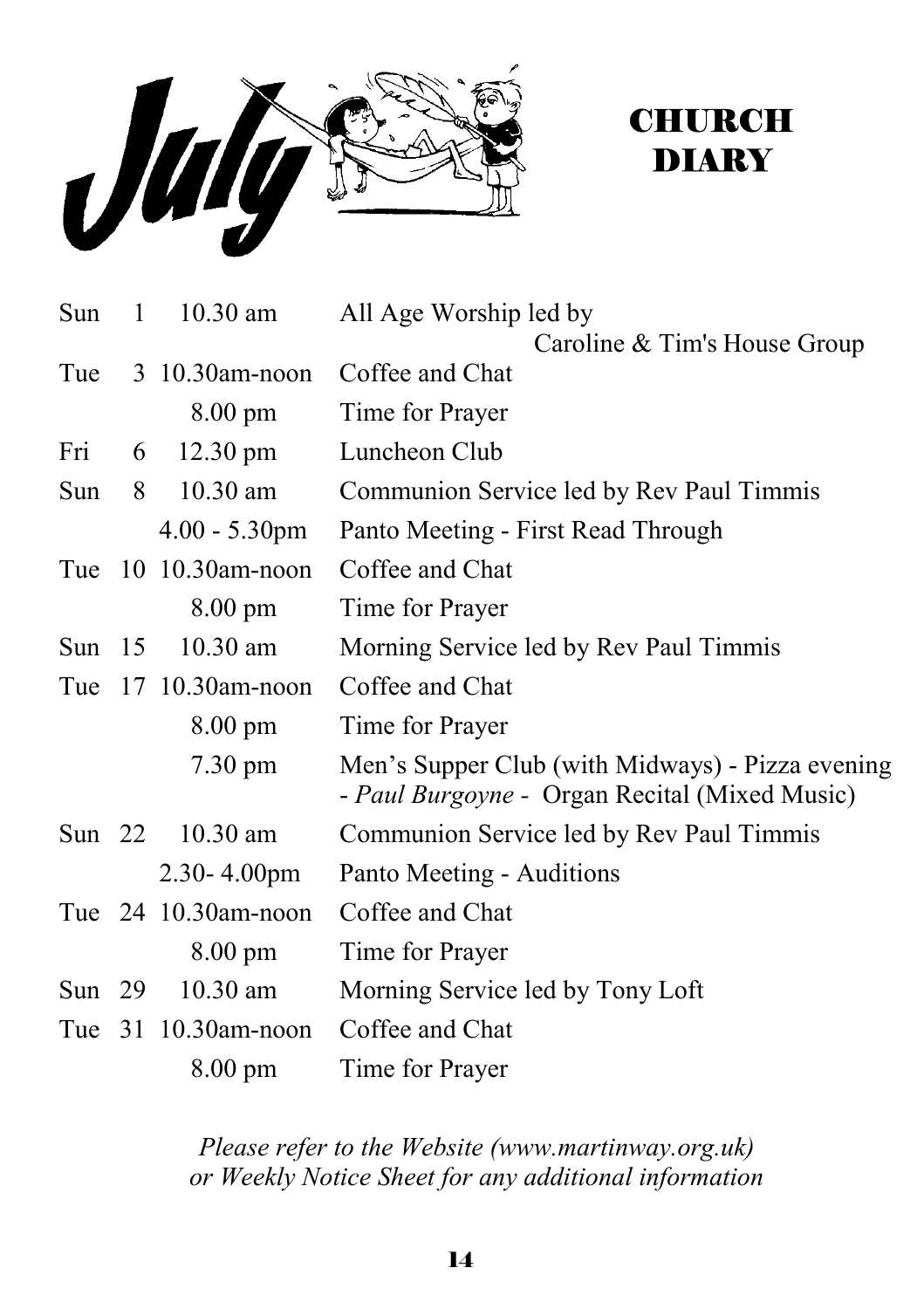**CHURCH DIARY** 



| Sun      | 5              | $10.30$ am        | Morning Service - All Age Worship        |
|----------|----------------|-------------------|------------------------------------------|
|          |                | $6.30 \text{ pm}$ | Communion Service led by Rev Paul Timmis |
| Tue      | $\overline{7}$ | $8.00 \text{ pm}$ | Time for Prayer                          |
| Sun $12$ |                | $10.30$ am        | Morning Service led by Valerie Ashcroft  |
| Tue 14   |                | $8.00 \text{ pm}$ | Time for Prayer                          |
| Sun $19$ |                | $10.30$ am        | Morning Service led by Tony Loft         |
| Tue 21   |                | $8.00 \text{ pm}$ | Time for Prayer                          |
| Sun $26$ |                | $10.30$ am        | Morning Service led by Valerie Ashcroft  |
| Tue 28   |                | $8.00 \text{ pm}$ | Time for Prayer                          |

 $< 0 >$ 

We wish all of those who celebrate a birthday

during these months a very

## *Happy Birthday*  to:

**Francesca Heald on 5th July Anne Jenkins on 12th July Jessica Hazen on 26th July Rebecca Smith on 11th August** 



 **and especially to Emily Bacon on 3rd August as she celebrates her 18th Birthday**